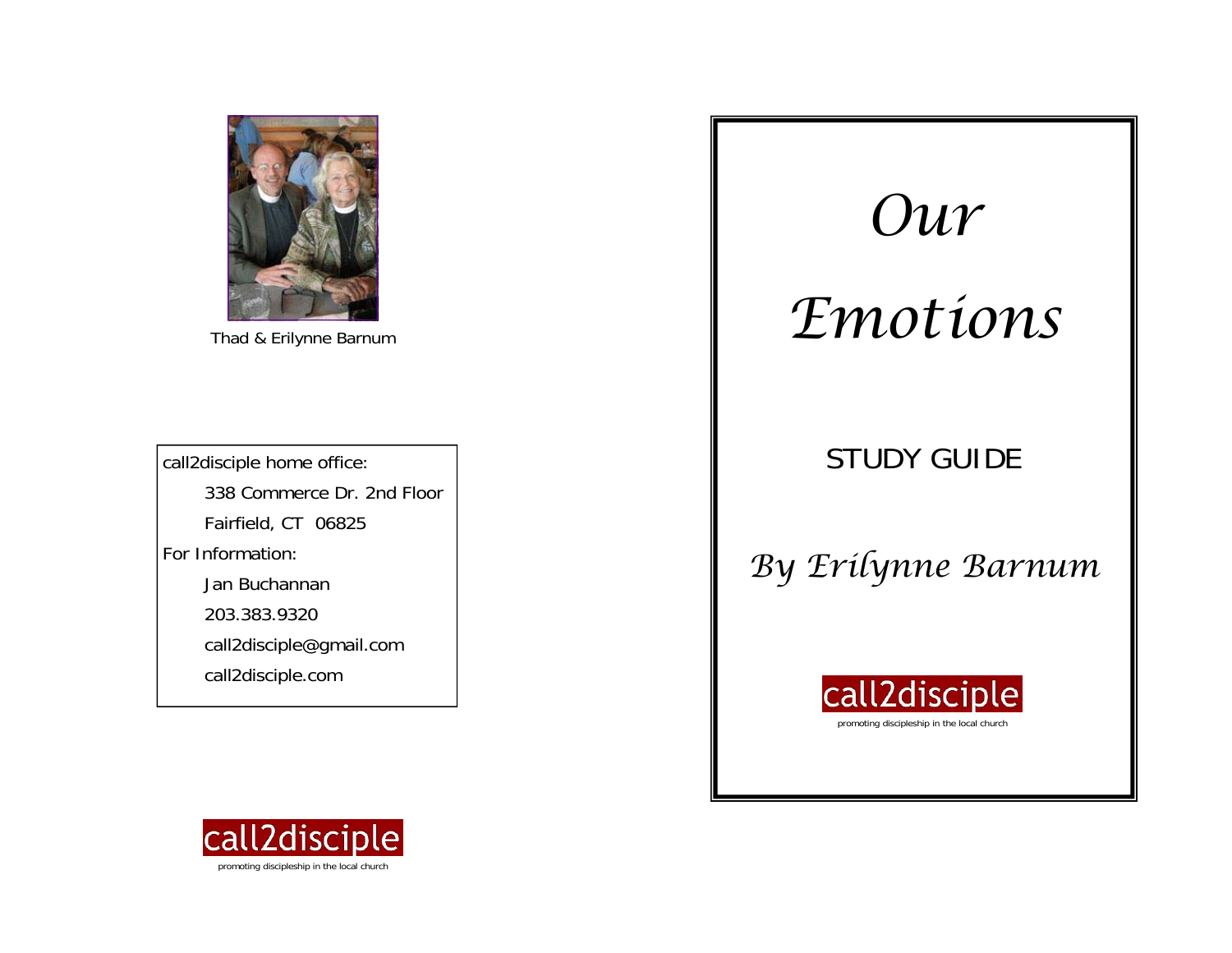#### **DISCUSSION:**

- $\bullet$  When in our lives have we repeated the attitude of Job? In what ways do we justify ourselves in God's sight?
- $\bullet$  When and how do we find ourselves saying that God has become our enemy (or, just saying that God doesn't really care about us)?
- $\bullet$  **Read 1 Corinthians 4:7 together.** Share your reactions to this statement of Paul's. In what areas of our lives do we seem to easily manifest a prideful attitude?

*For Information: Jan Buchannan 203.383.9320 call2disciple@gmail.com Www.call2disciple.com* 



*Remember The Five Components of Discipleship... Worship, Prayer, Bible Study, Small Groups and Journaling* 

# *Our Emotions*

STUDY GUIDE Erilynne Barnum

*Copyright © 2012 by Erilynne Barnum All rights reserved. Lesson outlines in this study guide maybe reproduced only for small group handouts.*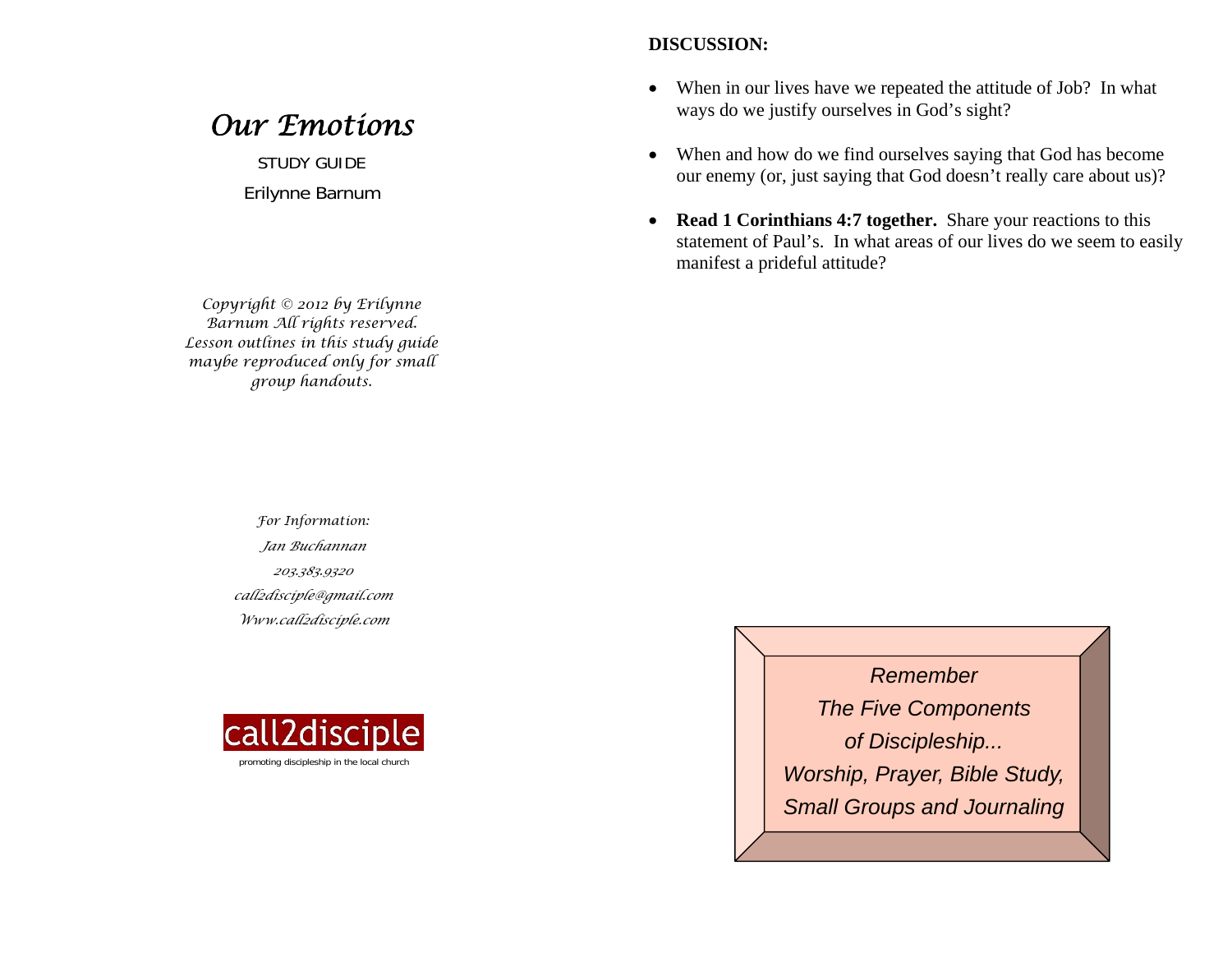### *Lesson 6 "How to Handle Pride"*

#### **INTRO:**

Here we are at the end of this six-week study and a strong theme has begun to emerge in these lessons. As we grow in the knowledge of the Lord, the Holy Spirit of God enables us to handle these negative and often over-whelming emotions in a Godly manner. In considering "pride", it has been said that it is the very essence of sin and often the underlying cause of many of our problems.

| <b>TEACHING:</b>                                  | <b>Associated Words</b> |
|---------------------------------------------------|-------------------------|
| <b>A Biblical overview</b>                        | Arrogant                |
| Definitions "to show oneself above others"        | <b>Boastful</b>         |
| "to lift oneself up"                              | Braggart                |
| "usually attended with rude                       | Puffed up               |
| treatment of others"                              |                         |
| What God thinks                                   | <b>Isaiah 2:10-18</b>   |
| Why the problem?                                  |                         |
| A simple parable                                  | Luke 18:9-14            |
| arrogance vs. deep humility                       |                         |
| The root and the pattern                          | <b>Ezekiel 28:1-5</b>   |
| "you are not God but you have made                |                         |
| your heart like God."                             |                         |
| an attitude of sin                                | <b>Isaiah 14:12-15</b>  |
| man caught up in the attitude                     | Genesis 3:1-5           |
| Pride rears its ugly head                         |                         |
| Nebuchadnezzar                                    | Daniel 4                |
| Jesus tempted to prideful behavior Matthew 4:1-11 |                         |
| God can handle it                                 |                         |
| Wrong diagnosis—terrible results                  | <b>Job 33:8-18</b>      |
| Acknowledge the problem                           | Deut. 8:1-6 & 10-18     |
| There is a way out                                | 1 John 1:8              |
| Don't believe the lie                             | 1 John 3:1              |
| Have this attitude in yourselves Philippians 2:5  |                         |
| Humility begins at the cross                      |                         |
| Our offering                                      | <b>Romans 12:1-2</b>    |
| Standing firm in the truth                        | 1 Peter 5:5-6           |

All of us have to deal with emotions as it is part and parcel of being human. We are capable of profound sorrow, incredible joy, strong anger, bitterness, or resentment because of hurt or betrayal, as well as deep love and caring. We also often experience emotions that tend to frighten us which can hinder our growth as disciples of the Lord Jesus Christ.

We are often taught to believe that virtue is found in keeping the "stiff upper lip" and that an outward show of emotion somehow indicates a lack of control which doesn't become the Christian life. But, when we look in the Scriptures at how God has revealed himself, we learn he was capable of great emotion and speaks often of his burning anger, vulnerable love and deep grief. Then as we read of the Lord Jesus Christ, who being God and the perfect human being, we see that he at times displayed great emotion such as when he turned on hypocrites with anger and looked on the rich young ruler with great love. He both rejoiced in his spirit and sweat drops of blood in spiritual agony. We are told that he was easily moved with compassion and even wept openly and publicly.

Therefore, we can deduce from these things that our emotions are not to be suppressed. In fact, they seem to have an essential place in who we are as Christians and therefore, in our discipleship process. The Holy Spirit of God, the Spirit of Truth, not only instructs our minds in the knowledge of the Lord, but he also pours into our hearts the love of God. This selfsame Holy Spirit causes us to say 'Abba, Father' and though we have not yet seen Jesus, we already love him and trust him being filled with "inexpressible joy".

We are encouraged in the Psalms to lift our hands up to the Lord, to sing aloud with great joy, and even to clap our hands and dance before him. The Scriptures call upon us to greatly mourn our sinful flesh and to cry out to the Lord for his salvation. The Lord God expects that we should be greatly moved by his glory and the revelation of his grace and love and he is pleased when we bow down in great humility to joyfully worship his holy name.

Part of the discipleship process is learning how to deal with the whole range of our emotions. Our perspective is so often distorted by the sinfulness of our flesh and the world around us. This is especially true when our emotions become explosive. They can seemingly come upon us with little warning and we are often confused as to what we are to do with them. Is there a way to handle anger, fear, jealousy and envy, bitterness, lust, or pride in a Godly manner? Do the Scriptures speak to this and is there a way to experience the joy of our emotions and still know how and when to curb the negative side of these things with proper balance?

During this six-week study we will ask these questions as we sit under the Word of God. We will seek the Lord's answers looking to understand how we are empowered to live as he intends for us to live, to the praise of his glory.

Erilynne Barnum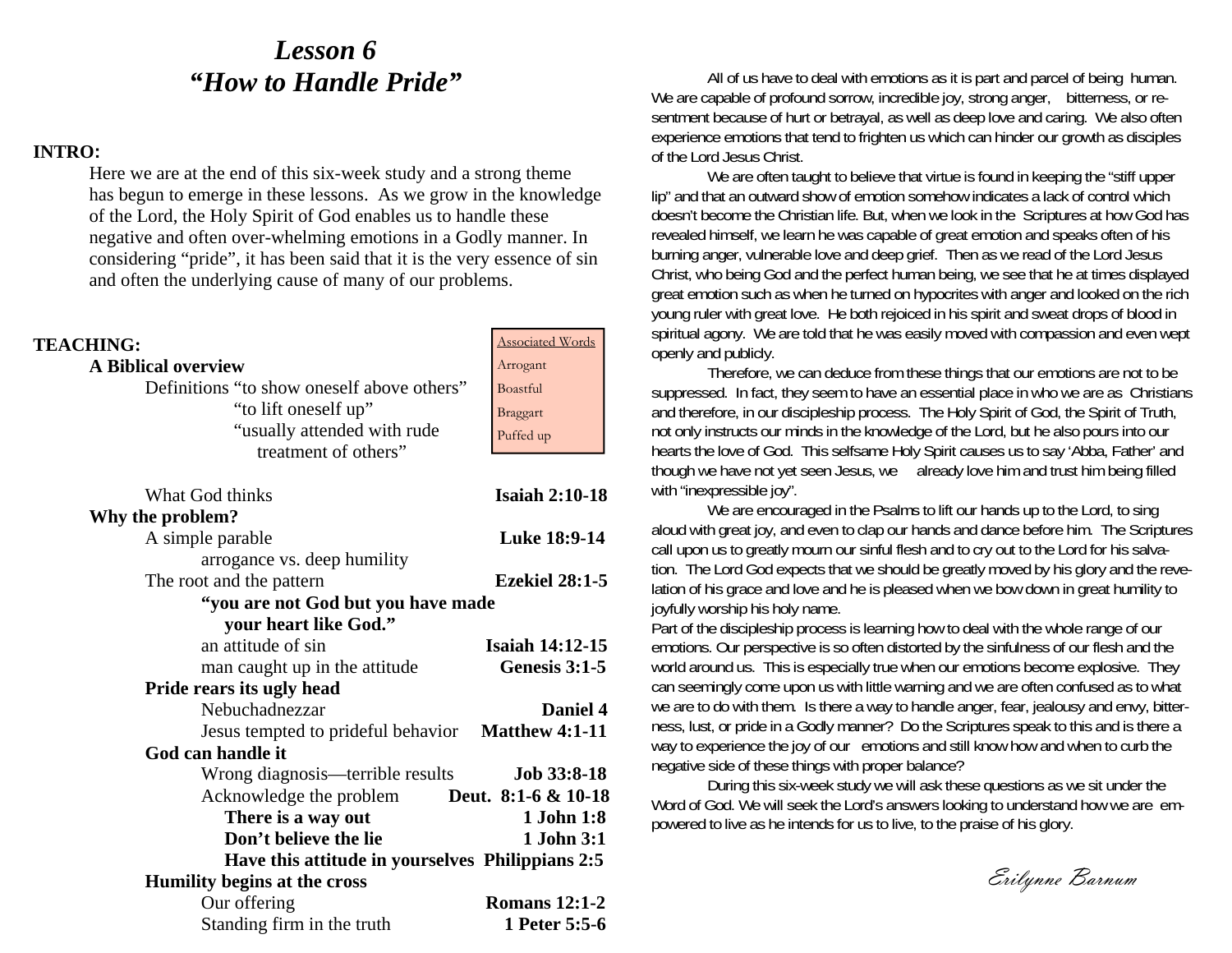## *Lesson 1 "How to Handle Anger"*

#### **INTRO:**

Let's first look at the introduction preceding this page. Anger is a problem we all have to deal with Are there any times when it's okay to be angry? How do we handle this in a Godly way?

#### **TEACHING:**

.

#### **What is anger?**  biblical definitions how we experience it **Why anger?** from God's image to self-centeredness **Genesis 3 & 4** violation of self (imagined or real) my rights my life my person my world within context of worship **Gen 4:1-5** sin of contempt **Matthew 5:21-24** sin of disobedience **Exodus 17:5-7Numbers 20:6-12**doing things MY way **Jonah 3:10-4:11 What does God say?** anger and sin are never far apart **Ephesians 4: 27,30-32 & James 1:19-20**giving place to God or the devil the achieving of righteousness

#### **What does it take?**

| your offering                    | Romans 12:1-3 & 9-21 |
|----------------------------------|----------------------|
| resting and trusting in the Lord | 1 Peter 5:5b-11      |
|                                  | <b>Psalm 4</b>       |

- $\bullet$  Share the times when you have felt overwhelmed by a strong desire which you believe was opposed to God's best for you. (You may not have strong desires in a direction of sexual impurity, but what about overeating, compulsive or addictive behaviors, or longing after any object for purely self-fulfillment?)
- $\bullet$  Do you believe that these lusts can be truly overcome in Jesus? In what ways can we begin to do just that? How can we help each other in this struggle?

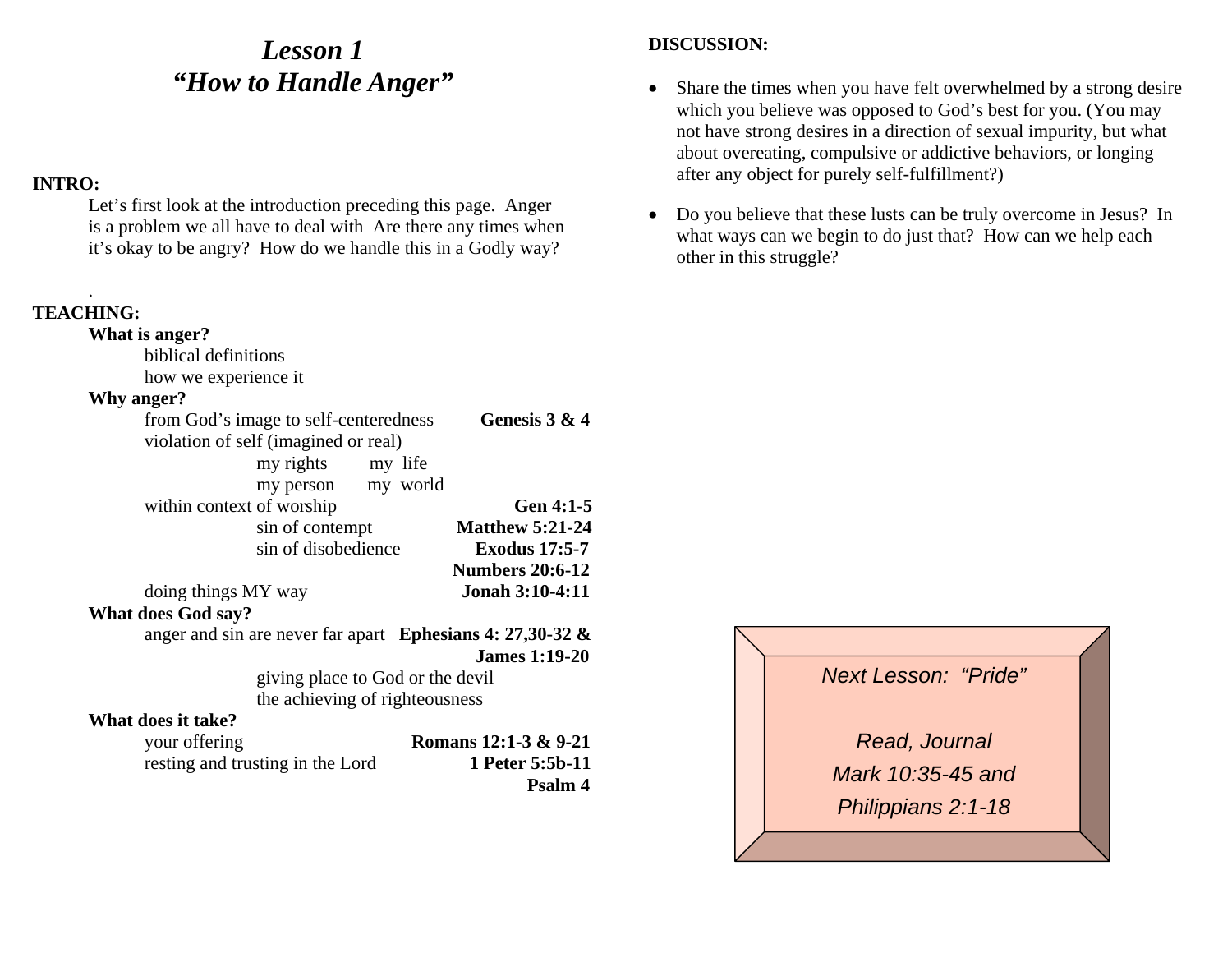### *Lesson 5 "How to Handle Lust"*

#### **INTRO:**

We have been dealing with anger, fear, jealousy/envy and the root of bitterness. We now seek an answer to a major problem of the human heart and mind—lust. We are continually being enticed to reject God, forget others and selfishly indulge our desires. The Word of God shows us how the Lord has provided for this area of struggle.

#### **TEACHING:**

#### **What does the Bible mean by "lust"?**

| words simply mean "strong desire" (OT and NT) in sinful<br>nature it becomes set over against God or is directed to that |                         |
|--------------------------------------------------------------------------------------------------------------------------|-------------------------|
|                                                                                                                          |                         |
| which is sinful, usually sexual in nature <b>James 1:13-15</b>                                                           |                         |
| marked as a key sin                                                                                                      | James 4:2 & 1 John 2:16 |
| Cause and effect                                                                                                         | <b>Romans 1:18-23</b>   |
| knowledge of God and Truth evident within                                                                                |                         |
| every person                                                                                                             | <b>Romans 1:19-20</b>   |
| that knowledge suppressed                                                                                                | vs. 18                  |
| choice to not honor God                                                                                                  |                         |
| who do we worship?                                                                                                       | <b>Romans 1:21-22</b>   |
| <b>Biblical example</b>                                                                                                  | 2 Samuel 11 & 12:1-14   |
| Therefore,                                                                                                               |                         |
| God gave them over to                                                                                                    |                         |
| the degrading of their bodies                                                                                            | Romans 1:24             |
| shameful lusts                                                                                                           | vs. 26                  |
| a depraved mind                                                                                                          | vs. 28                  |
| Healing and hope                                                                                                         |                         |
| Jesus takes it to the cross                                                                                              | <b>Romans 6:1-14</b>    |
| who do we worship?                                                                                                       |                         |
| Therefore, "I urge you"                                                                                                  | <b>Romans 12:1-2</b>    |
| offer your bodies                                                                                                        |                         |
| spiritual act of worship                                                                                                 |                         |
| renewal of the mind                                                                                                      |                         |
| <b>Transformation/Transfiguration</b>                                                                                    | Galatians 2:20 $\&$     |
|                                                                                                                          | 1 Corinthians 6:19-20   |
|                                                                                                                          |                         |

- $\bullet$  Talk about the things that make you most angry………what kinds of situations cause the strongest angry reactions within you
- $\bullet$  In what ways can we begin to see the difference between a "righteous" anger and that which comes from a selfish motive.
- How can we begin to let the Holy Spirit strengthen us with self-control and peace?

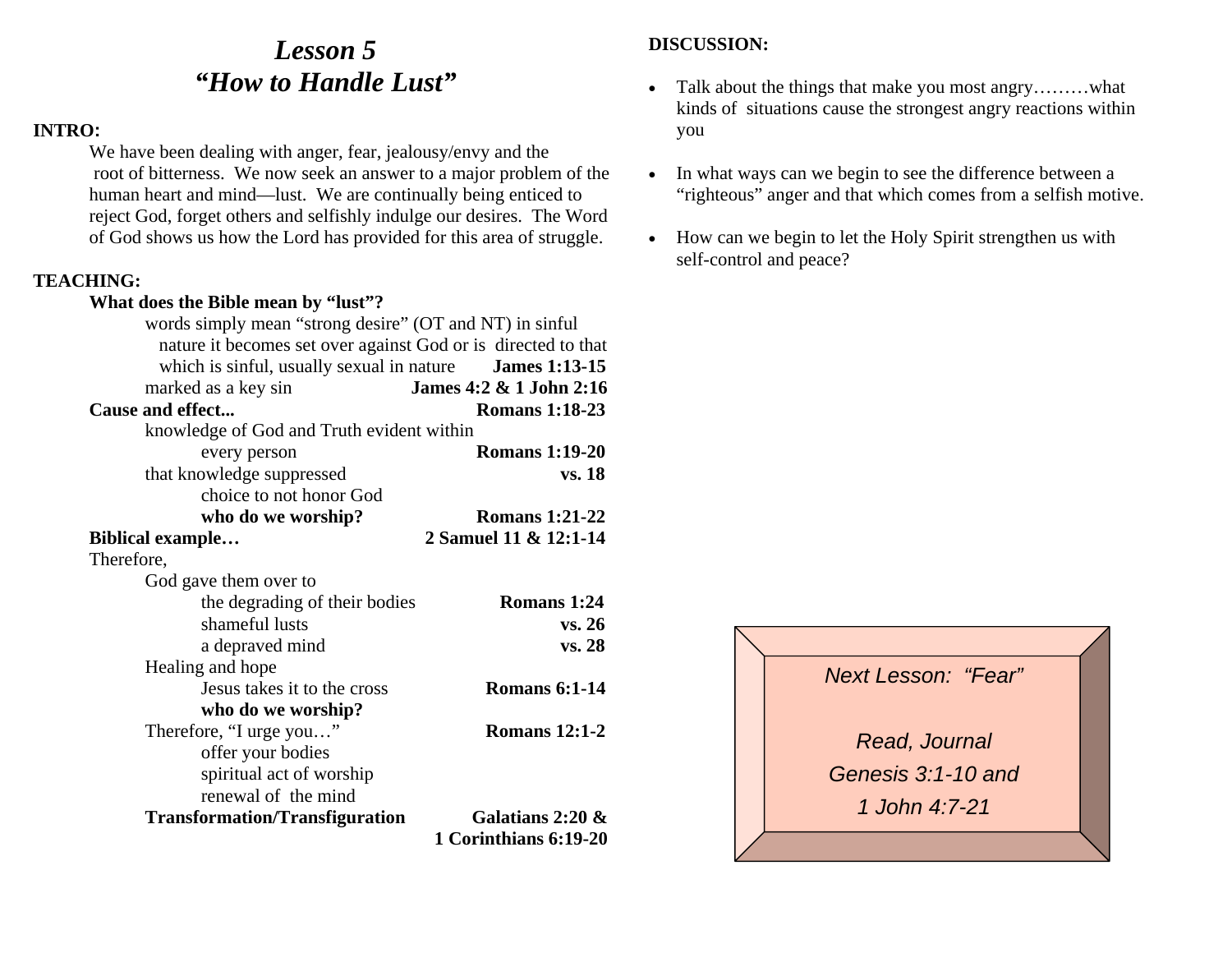### *Lesson 2 "How to Handle Fear / Anxiety"*

#### **INTRO:**

Last week we talked about handling anger. Are we able in the Holy Spirit to recognize the motivation behind our anger, acknowledge our inability to control it, and can we then offer this to the Lord for His transformation in our lives? This week we turn our attention to "fear"…how then do we handle this terrifying emotion?

#### **TEACHING:**

#### **What is fear?**

- Biblical definition: "phobos"
- flight, fight, apprehension, panic, terror

Fear wears many coats…

- some look good—concern, worry
- healthy fear born of knowledge—

fear of the Lord, fear of harmful things

#### **Where does it come from?**

| - I was afraidso I hid"                           | Gen. 3:10         |
|---------------------------------------------------|-------------------|
| - The parent of fear: Tree of knowledge of good   |                   |
| $\&$ evil                                         | Gen. 2:15-17      |
| -sinful nature fears harm, fears loss of control, |                   |
| fears the unknown and fears death—SELF RULES!!!   |                   |
| Is there a way out?                               |                   |
| - "don't be afraid"                               | <b>John 14:27</b> |

#### **Is then**

| - "don't be afraid"      | <b>John 14:27</b>       |
|--------------------------|-------------------------|
| - free at last           | Hebrews 2:15            |
| - given a gift           | 2 Tim 1:7 & Romans 8:15 |
| <b>How does it work?</b> | 1 John 4:15-18          |
| the Deman of Lave        |                         |

#### -the Person of Love

-fear is driven out—change of focus

- $\bullet$  Is there any negative event or hurtful happening in your life that you can still recount with all the passion, hurt and pain as if it were just yesterday?
- $\bullet$  What things are you holding on to? Are you aware that these things divert God's flow of blessing and healing inside you?
- $\bullet$  In what ways can we help each other deal with the question of bitterness in our lives? How can we freely drink of the sweet water Jesus offers?

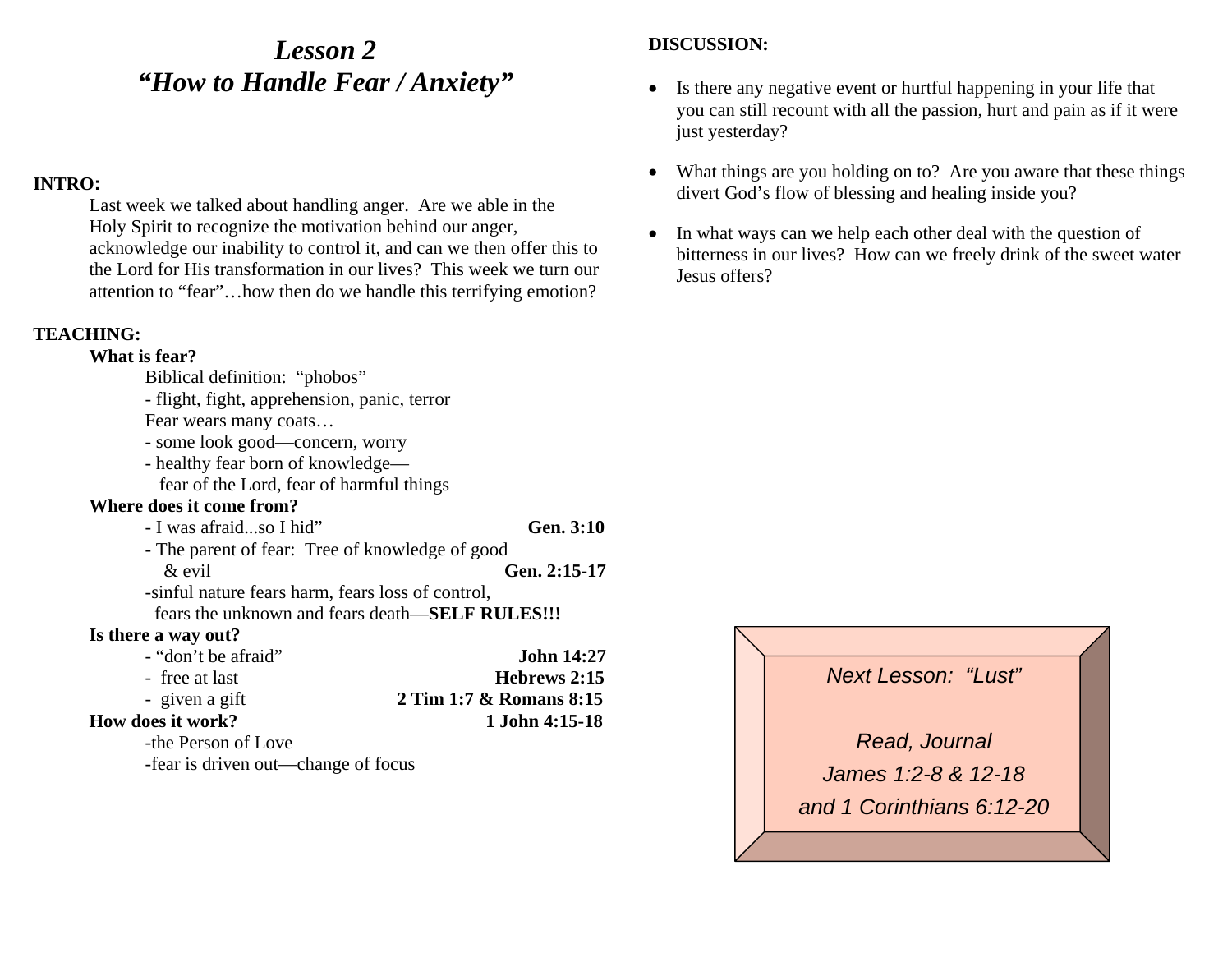### *Lesson 4 "How to Handle Bitterness"*

#### **INTRO:**

Like dams in a river, we are beginning to see how negative emotions can divert the flow of the Holy Spirit in and through us. Inasmuch as we do not allow the Lord to deal with these things in our lives, our spiritual growth is hindered. Years of holding on to any negative emotion will eventually produce a "root of bitterness".

#### **TEACHING:**

#### **Dams in the River** Words of Jesus **John 7:37-39** Hebrew—"Mar" — bitterness, discontentment, anger Greek—"Pikros" — to cut, a condition of extreme wickedness **Let's name them…** End of any undealt-with negative emotion crippling **Acts 8:9-24** controlling Things *we* have done Peter **Matthew 26:75** Judas **Matthew 27:1-5Always the choice**  Things done *to us* Naomi **Ruth 1:13 & 20-21** Esau **Genesis 27:30-41 Hebrews 12:16-17 Always the choice What to do with them…** Back to the waters **Exodus 15:22-26** Two woods "Wormwood" (gall) **Revelation 8:11 & Deut. 29:18** "Calvary**" John 19:29-30**  Always a choice Ephesians 4:30-32 Rivers of **"Living Water"**

- Share times when you have experienced great fear what caused it? How did you react? How did you get through it?
- $\bullet$  Talk about times when you have struggled with the Lord in your experiences of fear.
- $\bullet$  How big a part does "trust" play in your struggles with fear? What's the most difficult thing in learning to trust the Lord in areas of fear?